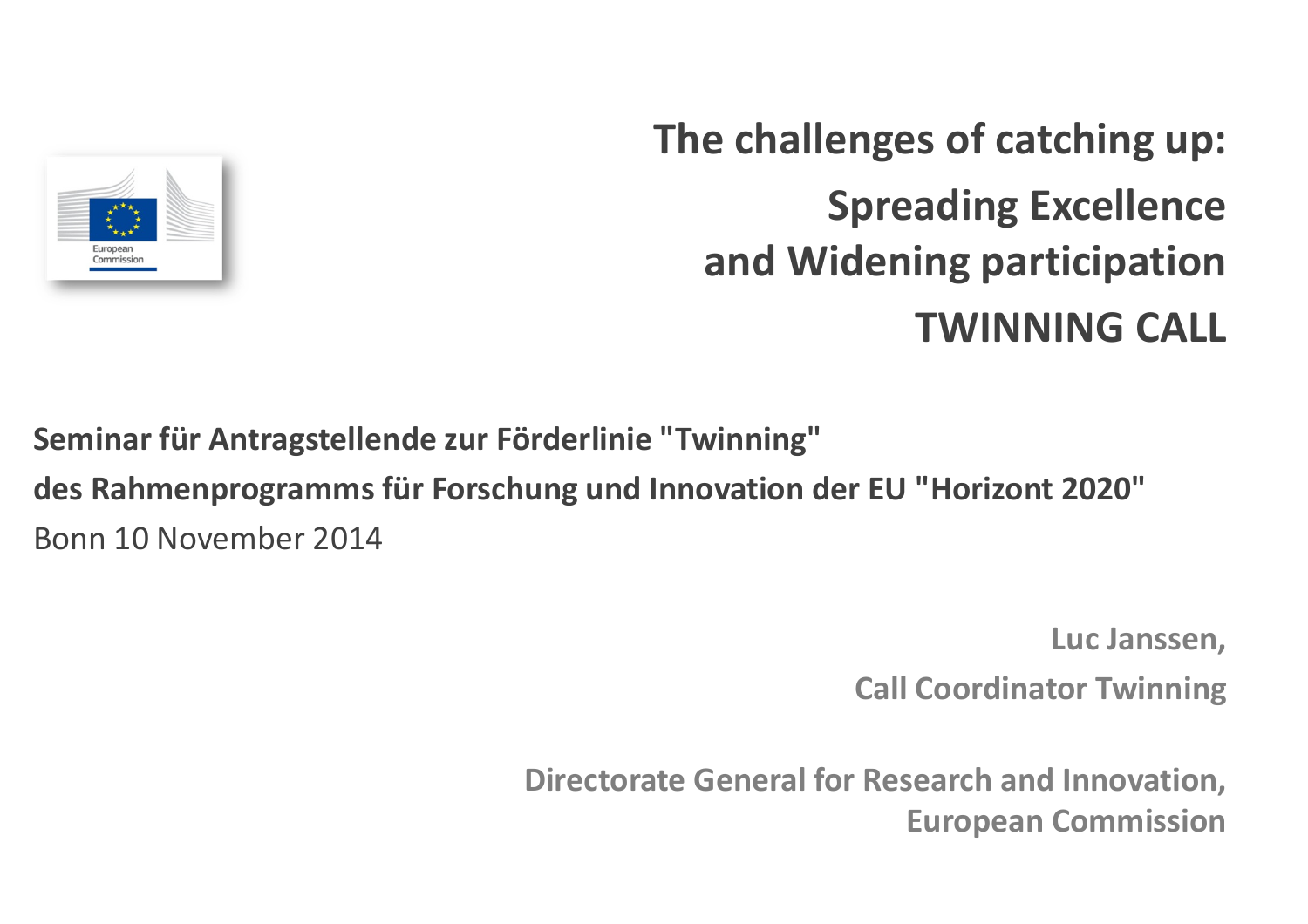

Note: Average performance is measured using a composite indicator building on data for 25 indicators going from a lowest possible performance of 0 to a maximum possible performance of 1. Average performance reflects performance in 2011/2012 due to a lag in data availability.

### **Innovation performance (2014)**



### **R&D expenditure in the business sector as % of GDP (2011)**

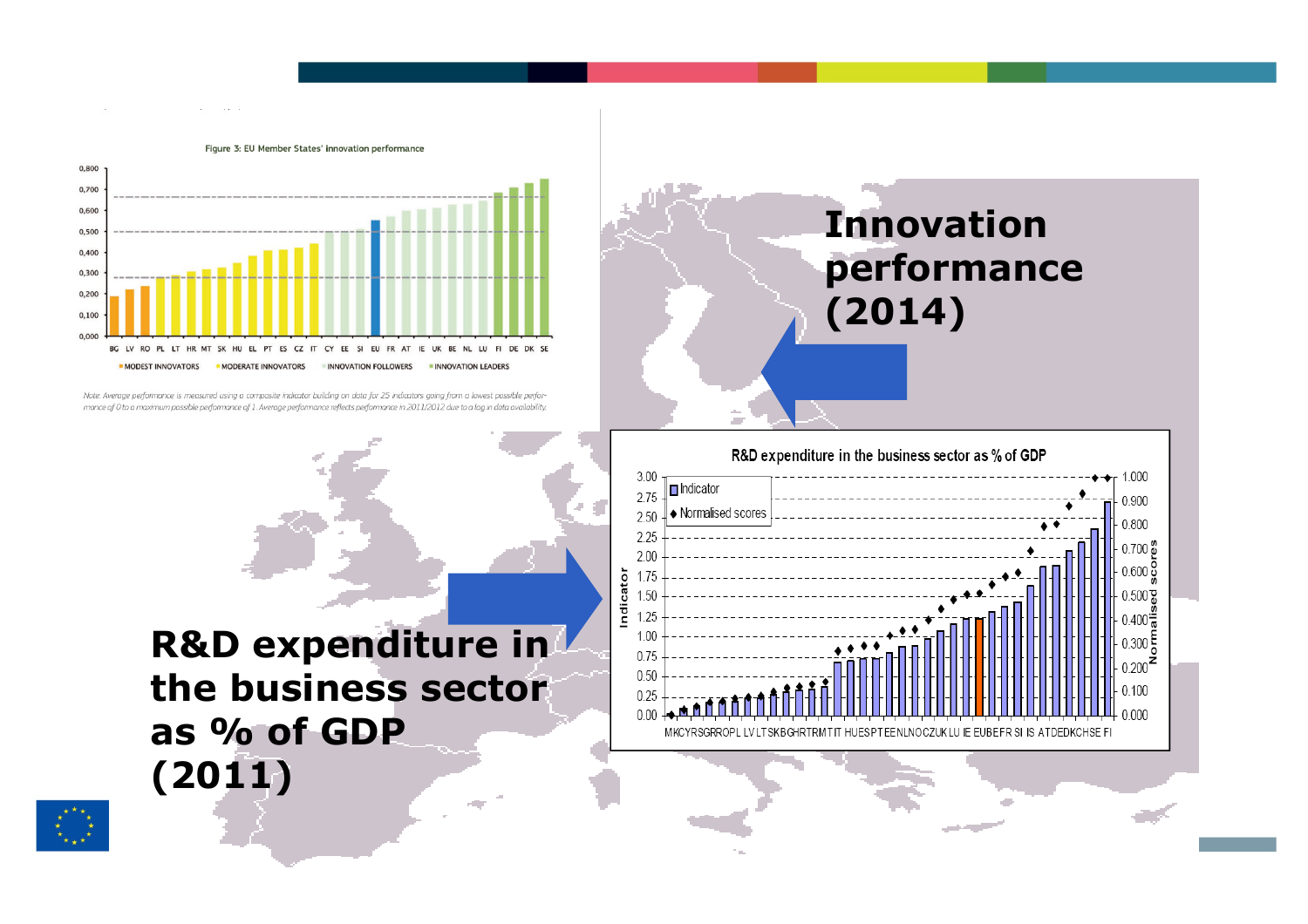

### Europe's innovation divide undermines competitiveness

- •Large parts of the EU out of 'sync'
- • Modest and Moderate Innovators holding back the EU as a whole
- • Grand policy designs at risk without a sound and functioning base
- • Identification of priorities and strategies of crucial importance –yet still, among the major bottlenecks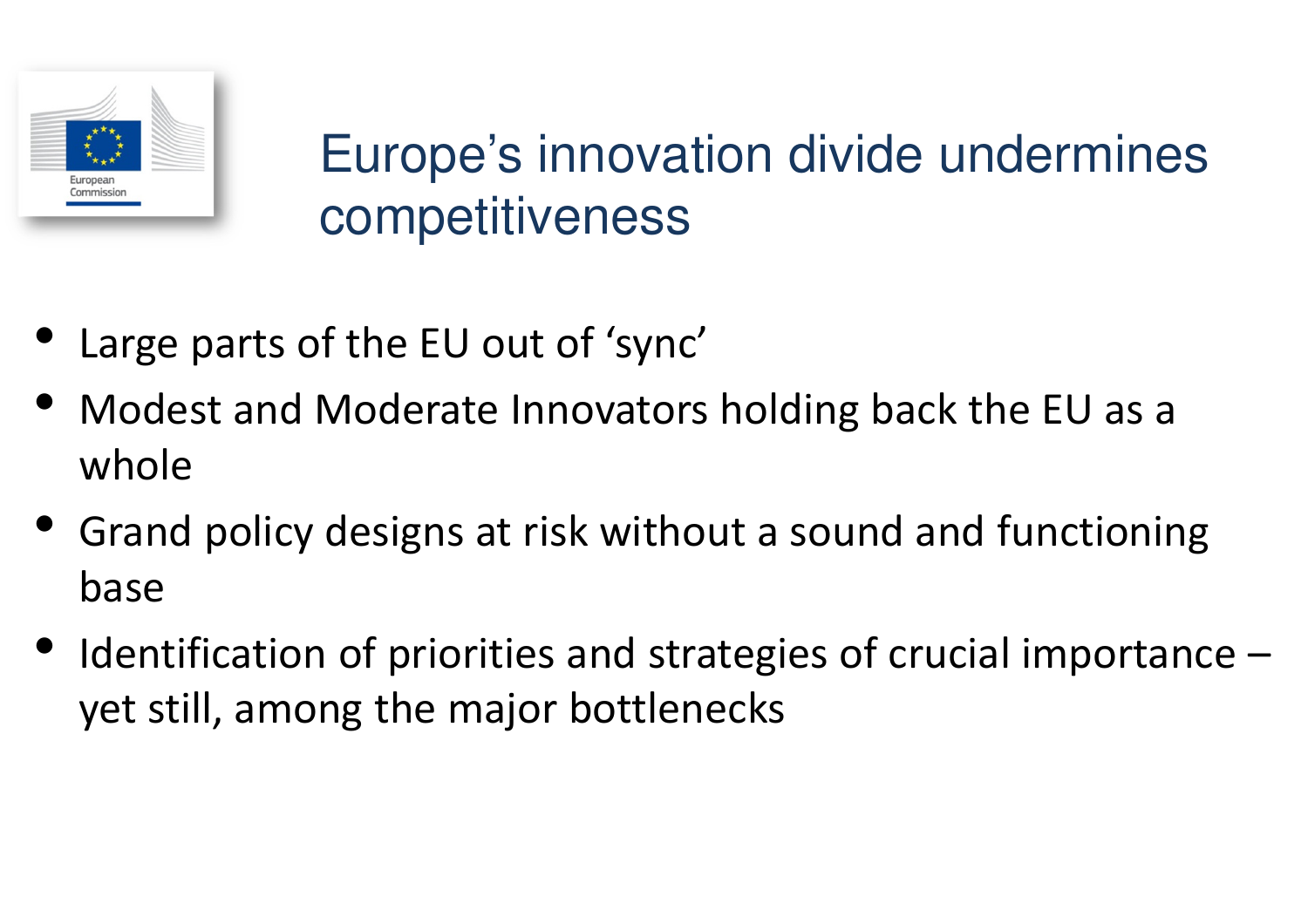

### The issues with catching-up economies

- • **Moris Abramovitz has summarised some issues as follows:**
	- o *Countries that are technologically backward have a potentiality for generating growth more rapid than that of more advanced countries, provided their social capabilities are sufficiently developed to permit successful exploitation of technologies already employed by the technological leaders.*
	- o *The pace at which potential for catch-up is actually realized in a particular period depends on factors limiting the diffusion of knowledge, the rate of structural change, the accumulation of capital and the expansion of demand.*
	- o *The process of catching up tends to be self-limiting, but the strength of the tendency may be weakened or overcome, at least for limited periods, by advantages connected with the convergence of production patterns as followers advance towards leaders or by endogenous enlargement of social capabilities"*
		- *Catching Up, Forging Ahead and Falling Behind, The Journal of Economic History, Vol. 46, No 2, The Tasks of Economic Histrory (Jun.1986), pp. 385-406*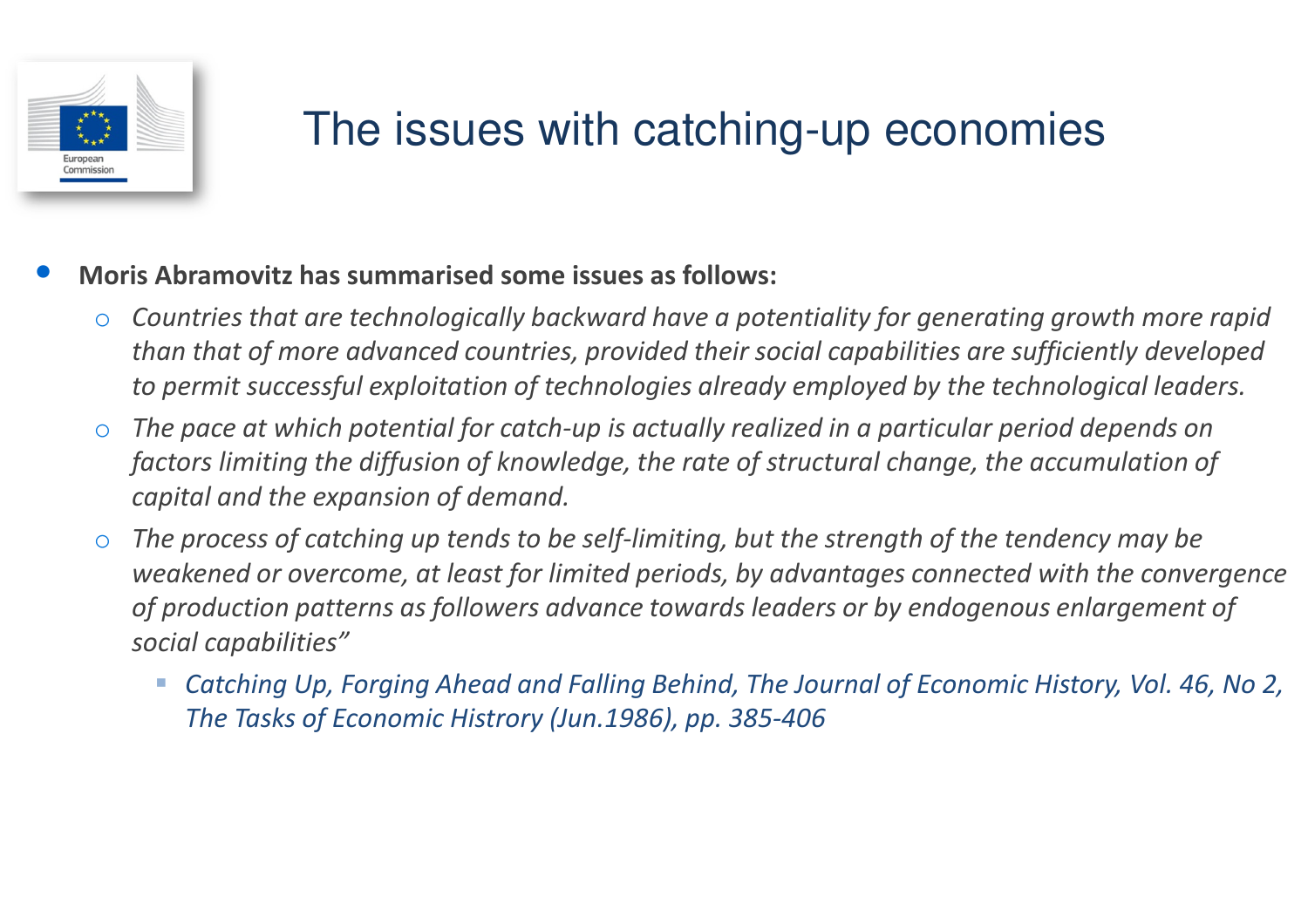

### The issues with catching-up economies (II)

- $\bullet$  "….Arguably, to avoid being stuck along an inferior path and never catch up, "institutional instruments" may be needed to compensate for some of these "latecomer disadvantages", to use a Gerschenkronian term. In particular what the developing country firm may need are "institutional instruments" that improve:
	- o **links with the technology frontier**,
	- o**links with markets (and sophisticated users),**
	- o**supply of needed skills, services and other inputs,**
	- o **the local innovation system/network…".**
		- *Jan Fagerberg and Manuel Mira Godinho in Paper presented at the Workshop "The Many Guises of Innovation: What we have learnt and where we are heading", Ottawa, October 23-24.2003, organized by Statistics Canada.*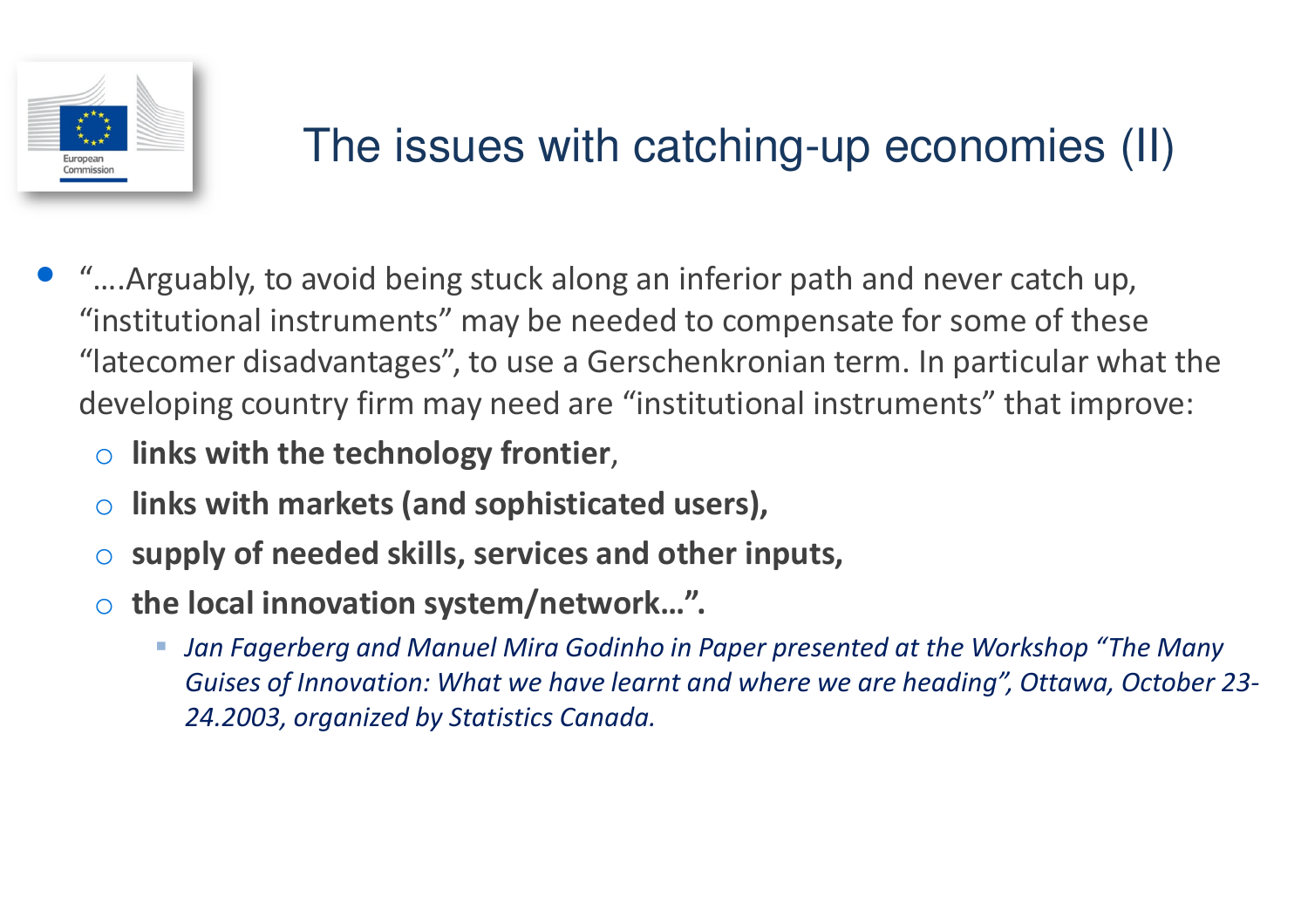

### Spreading Excellence and Widening Participation **Background**

- Currently national / regional disparities in research excellence and innovation performance, hamper competitiveness, business growth and employment creation. Simultaneously, <sup>a</sup> number of countries are experiencing low participation in the EU FP; Wide political debate during Horizon <sup>2020</sup> negotiation process**.**
- **Disparities due to structural issues, such as:** insufficient national RTDI investment, insufficient capacities and reduced access to international networks.
- **Problems need to be primarily addressed at national and regional level** and through other instruments, **such as Cohesion Policy funding.**
- **However Horizon <sup>2020</sup> will also take relevant action under the separate specific objective "Spreading Excellence and Widening Participation" (WIDESPREAD)**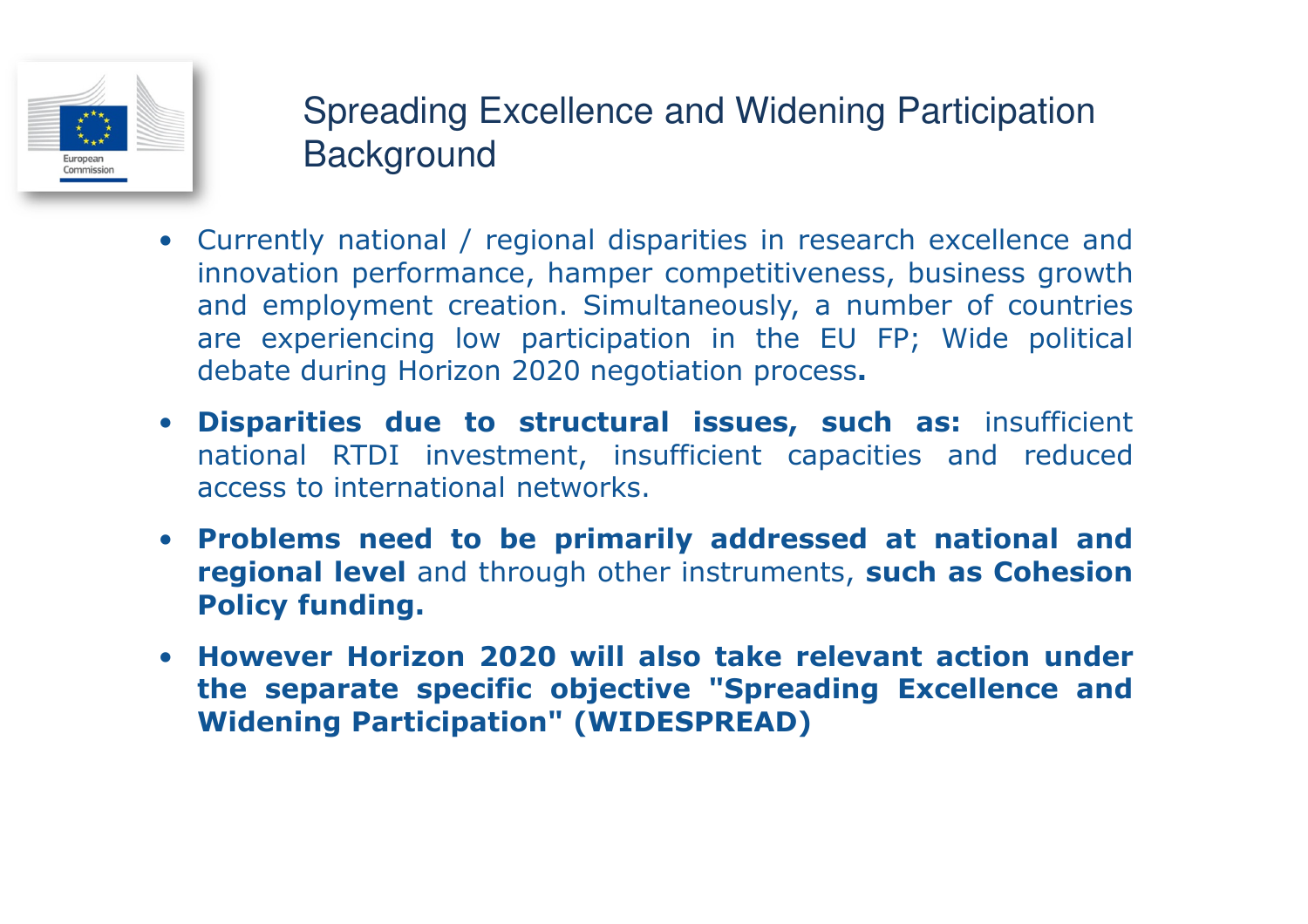

### **Spreading excellence and widening participation through Horizon 2020**

- New Part IV in Horizon 2020 (budget circa EUR 800M)
- Main actions on Teaming (Centres of Excellence), Twinning (institutional networking), ERA Chairs (bringing excellence to institutions); also Policy Support Facility and a special action from COST on Widening actions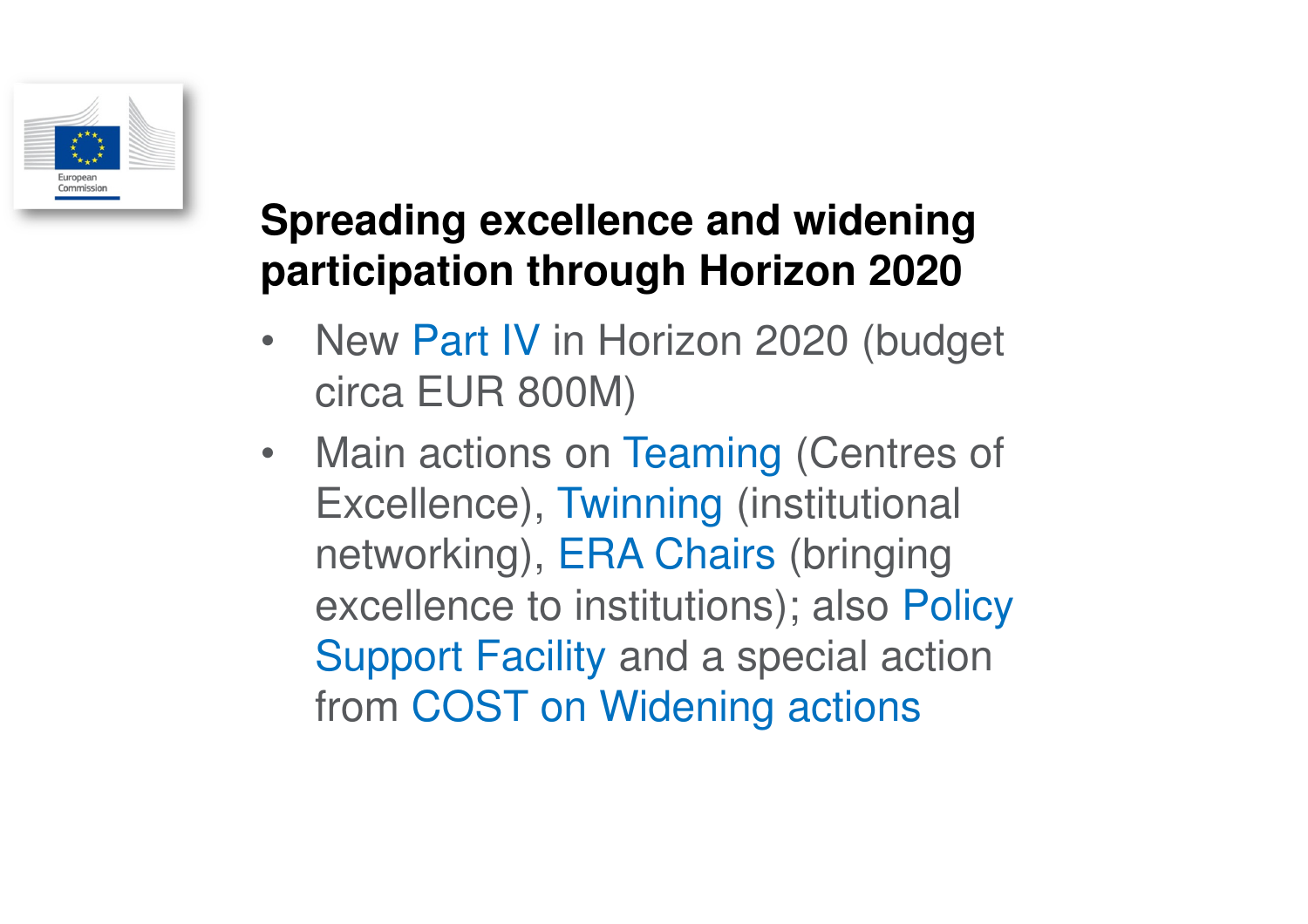

- **Twinning of research institutions**: Twinning aims at significantly strengthening <sup>a</sup> defined field of research in an emerging institution through links with at least two internationally-leading institutions in <sup>a</sup> defined field. A comprehensive set of measures underpinning this linkagewould be supported (e.g. staff exchanges, expert visits, short-term on-<br>eite er virtual treinings, werkebens: senferense ettendense: ergenisetien site or virtual trainings, workshops; conference attendance; organisation of joint summer school type activities; dissemination and outreachactivities).
- Twinning proposals are also encouraged to explain their links with the Smart Specialisation Strategy of the host location of the applicant institution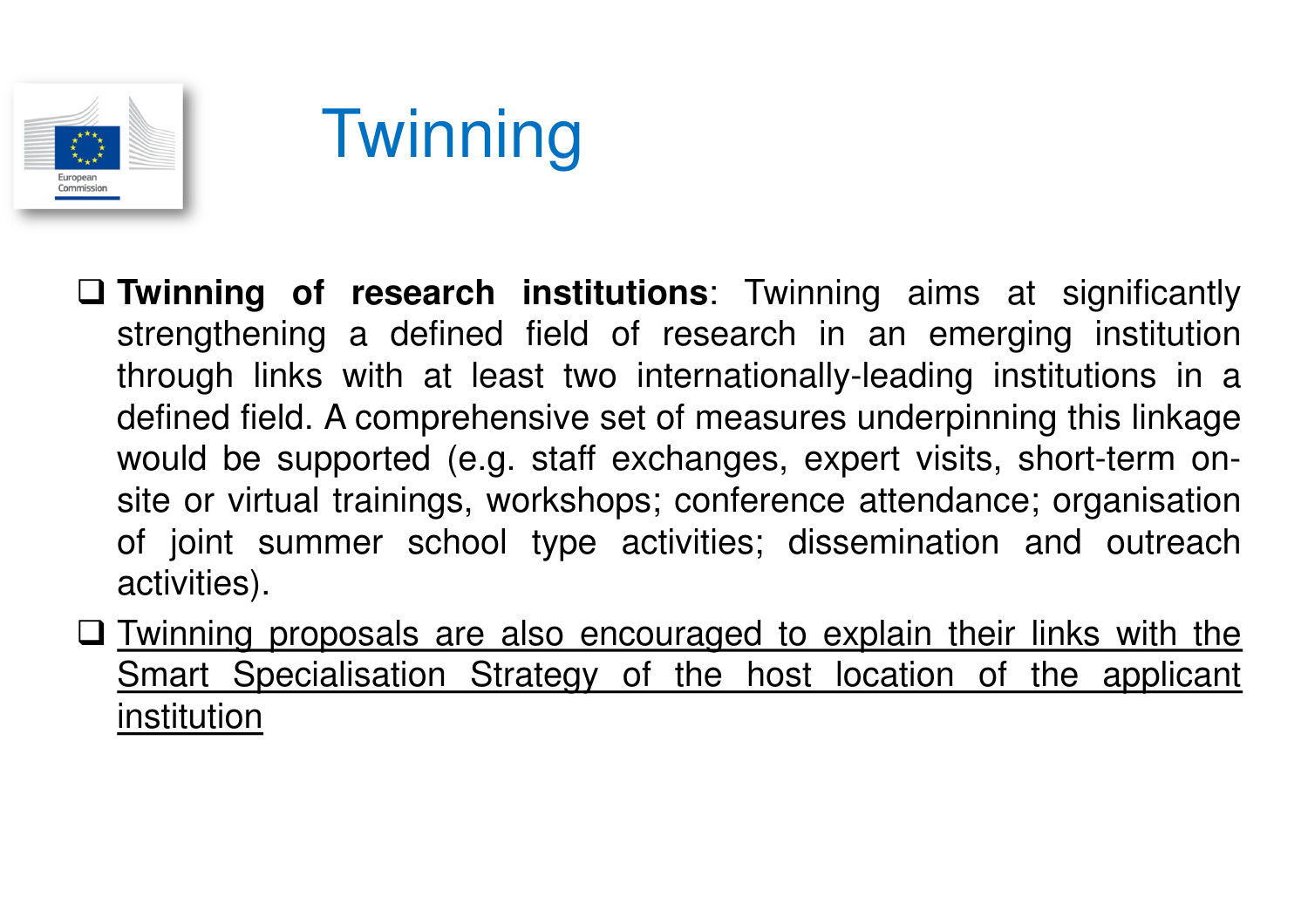

# **Widening Participation: Eligibility Criteria (1)**

- $\bullet$ Political objective of Widening in H2020
- $\bullet$  H2020 calls for <sup>a</sup> targeted approach to help participants with lowR&I performance
- H2020 Framework & Specific Programme legislation: "lowperforming RDI Member States and regions"

### How?

Why?

Eligibility Criterion: The Composite Indicator of Research **Excellence**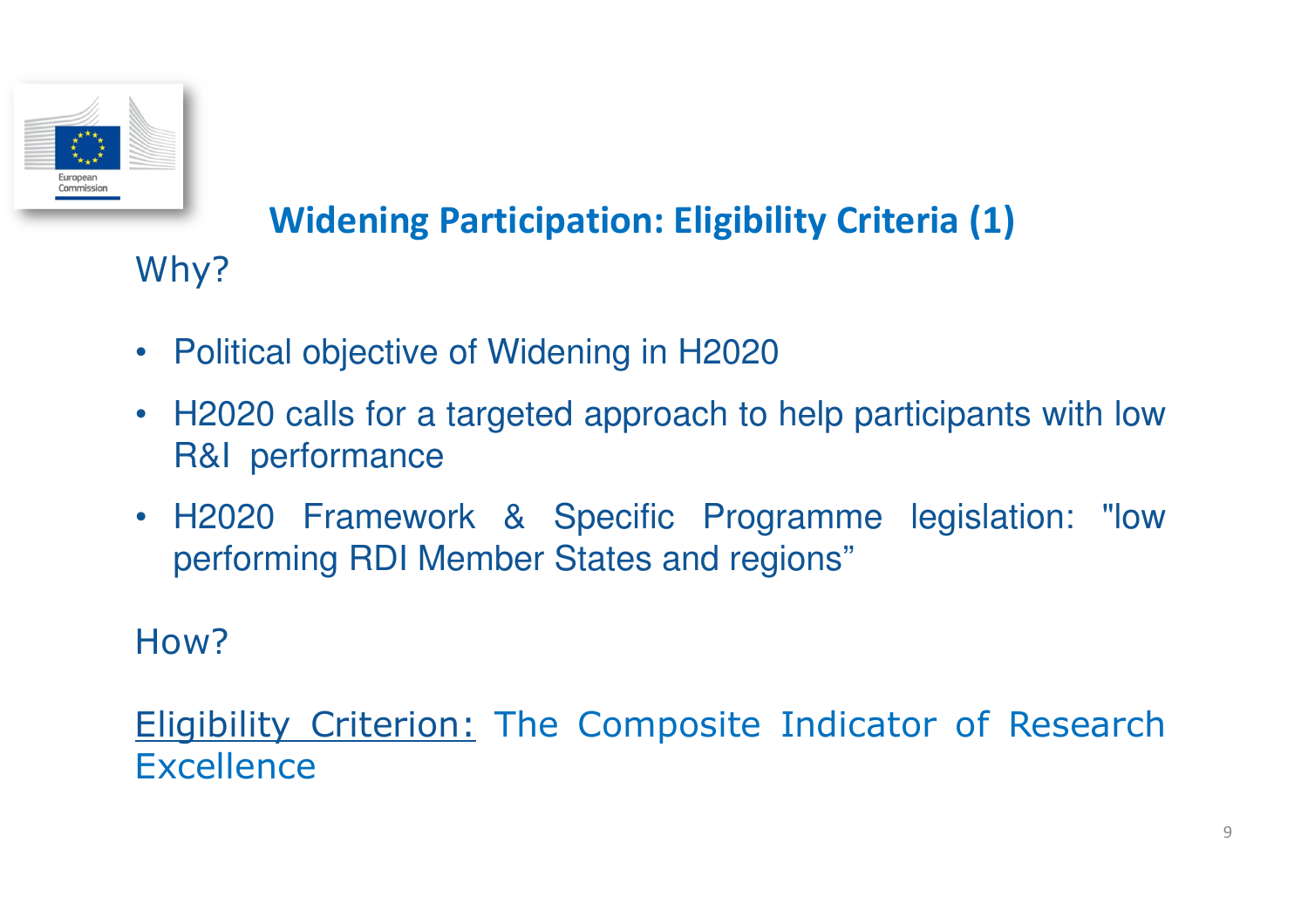

#### **Why this indicator?**

- Excellence is <sup>a</sup> key factor for performance for the whole R&I system
- $\checkmark$  Only indicator that can measure excellence embedding several<br>dimensions dimensions
- $\checkmark$  Parameters normalised to eliminate size and population biases<br> $\checkmark$  Innovation taken into account also through the natent annlica
- Innovation taken into account also through the patent applications<br>
variable variable
- <p>✓ Strong correlation between the Excellence indicator and the FP 2.64</p>\n<p>FP 7. Buildest share per country</p> FP7 Budget share per country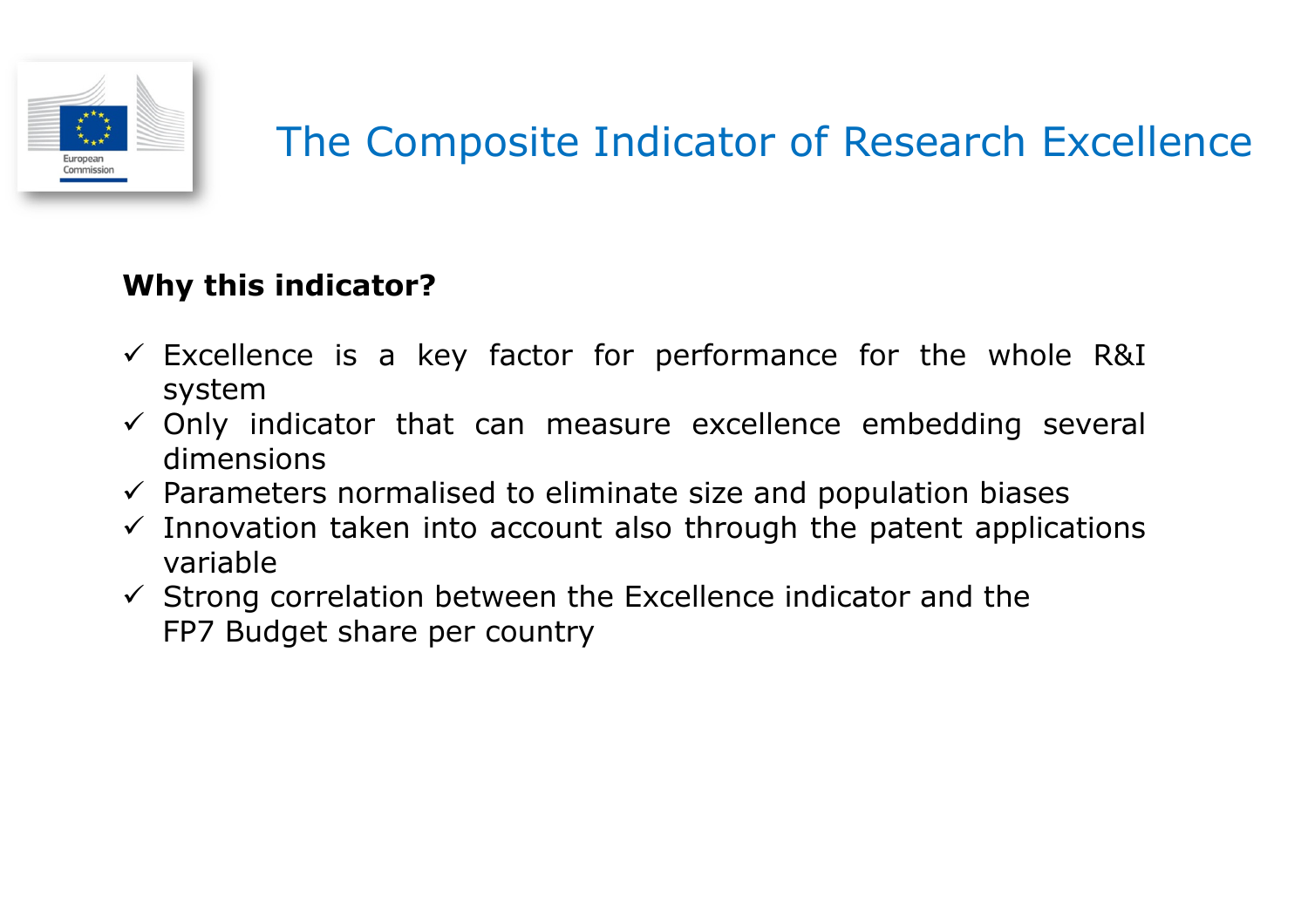

#### Composite Research Excellence Indicator at National level

**Origin:** Developed by DG RTD & JRC, part of the IU progress at country level <sup>2013</sup> publication & will be included in the *IU Competitiveness Report <sup>2013</sup>* to be published in November.

**Definition:** "A composite indicator developed to measure the research excellence in Europe, meaning the effects of the European and national policies on the modernisation of research institutions, the vitality of the research environment and the quality of research outputs in both basic and applied research."

#### **Methodology:**

Composite indicator of four variables: Composite indicator of <u>four</u> variables:<br>1 Highly cited **nublications** of a col

- 1. Highly cited **publications** of a country as a share of the top 10% most cited publications normalised by GDP
- 2. Number of world class **universities** and public research institutes in a country normalised by population in the world top 250 universities and research institutes
- **3. Patent** applications per million population
- 4. Total value of **ERC grants** received divided by public R&D performed by the higher education and government sectors

**Threshold:** MS below 70% of the EU average

 **Resulting eligible MS:** Latvia, Croatia, Lithuania, Malta, Slovakia, Romania, Luxembourg, Poland, Bulgaria, Estonia, Portugal, Slovenia, Cyprus, Czech Republic and Hungary

|                                           | Composite indicator of research |
|-------------------------------------------|---------------------------------|
|                                           | excelence                       |
|                                           | 2010                            |
| EU27 average                              | 47,9                            |
| EU27 70% threshold                        | 33,5                            |
| Member States below 70% of the EU27 value |                                 |
| Latvia                                    | 11,5                            |
| Croatia                                   | 12,2                            |
| Lithuania                                 | 13,9                            |
| Malta                                     | 17,5                            |
| <b>Slovakia</b>                           | 17,7                            |
| Romania                                   | 17,8                            |
| Luxembourg                                | 19,8                            |
| Poland                                    | 20,5                            |
| <b>Bulgaria</b>                           | 24,7                            |
| <b>Estonia</b>                            | 25,9                            |
| Portugal                                  | 26,5                            |
| Slovenia                                  | 27,5                            |
| <b>Cyprus</b>                             | 27,8                            |
| <b>Czech Republic</b>                     | 29,9                            |
| Hungary                                   | 31,9                            |
| Member States above 70% of the EU27 value |                                 |
| Greece                                    | 35,3                            |
| <b>Spain</b>                              | 36,6                            |
| <b>Ireland</b>                            | 38,1                            |
| Italy                                     | 43,1                            |
| France                                    | 48.2                            |
| Austria                                   | 50,5                            |
| <b>United Kingdom</b>                     | 56,1                            |
| <b>Belgium</b>                            | 59,9                            |
| Germany                                   | 62,8                            |
| <b>Finland</b>                            | 62,9                            |
| <b>Sweden</b>                             | 77,2                            |
| <b>Denmark</b>                            | 77,7                            |
| <b>Netherlands</b>                        | 78,9                            |

Source: DG Research and Innovation - Economic Analysis Unit Data: Eurostat, DG JRC - ISPRA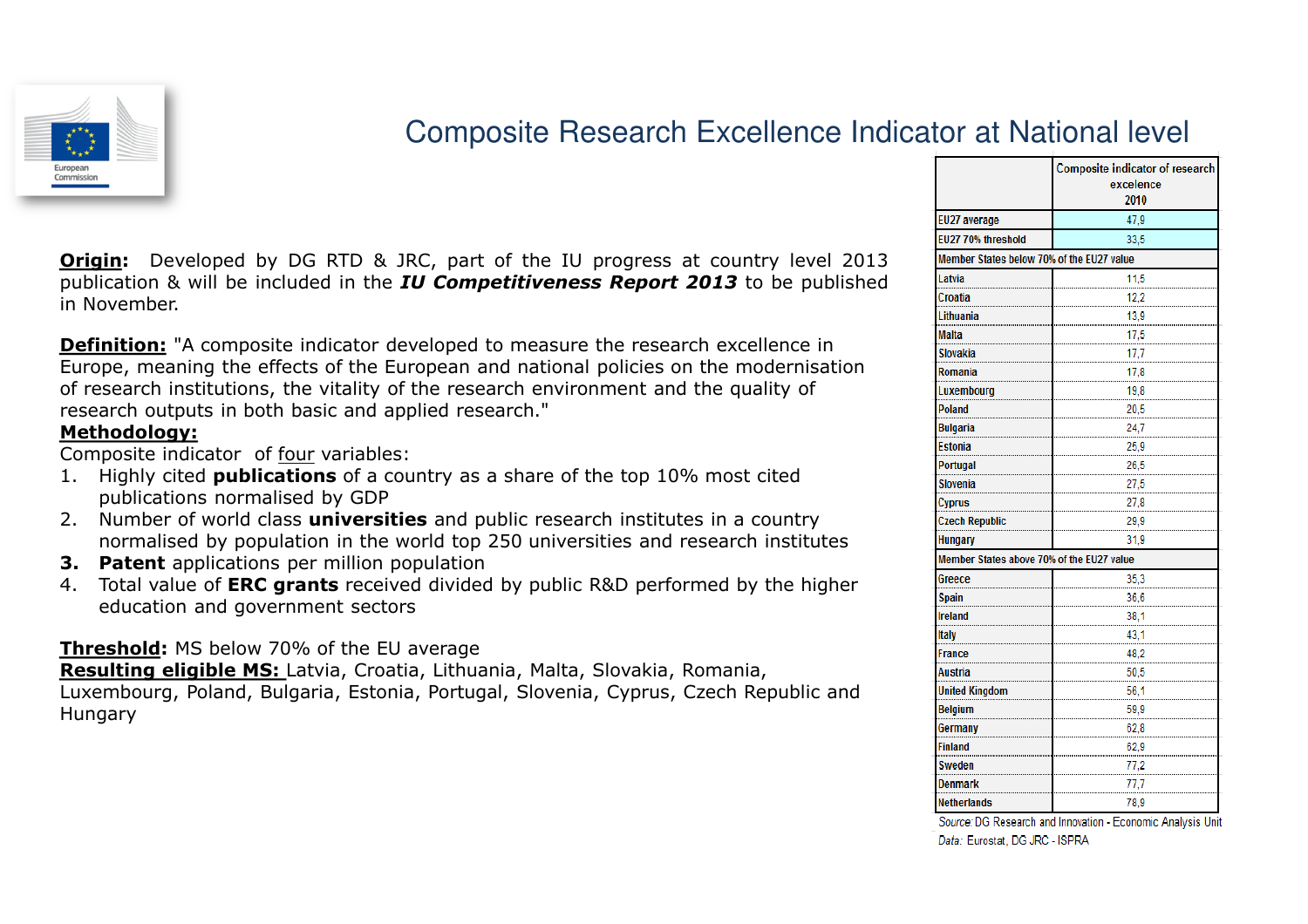

#### **What?**

Strengthening a defined field of research of a knowledge institution in a <u>low</u><br>performing. Member, State, or, region, through, linking, with, at, least, two performing Member State or region through linking with at least two internationally-leading counterparts in Europe.

#### **How?**

Proposals: Will have to outline the scientific strategy for stepping up and stimulating scientific excellence and innovation capacity in <sup>a</sup> defined area of research as well as the scientific quality of the partners involved in the twinning exercise

#### Funding for:

- expert visits and short-term on-site or virtual training;<br>• workshons & conference attendance;
- workshops & conference attendance;
- organisation of joint summer school type activities;
- dissemination and outreach activities.

Equipment & researchers' salaries will NOT be funded.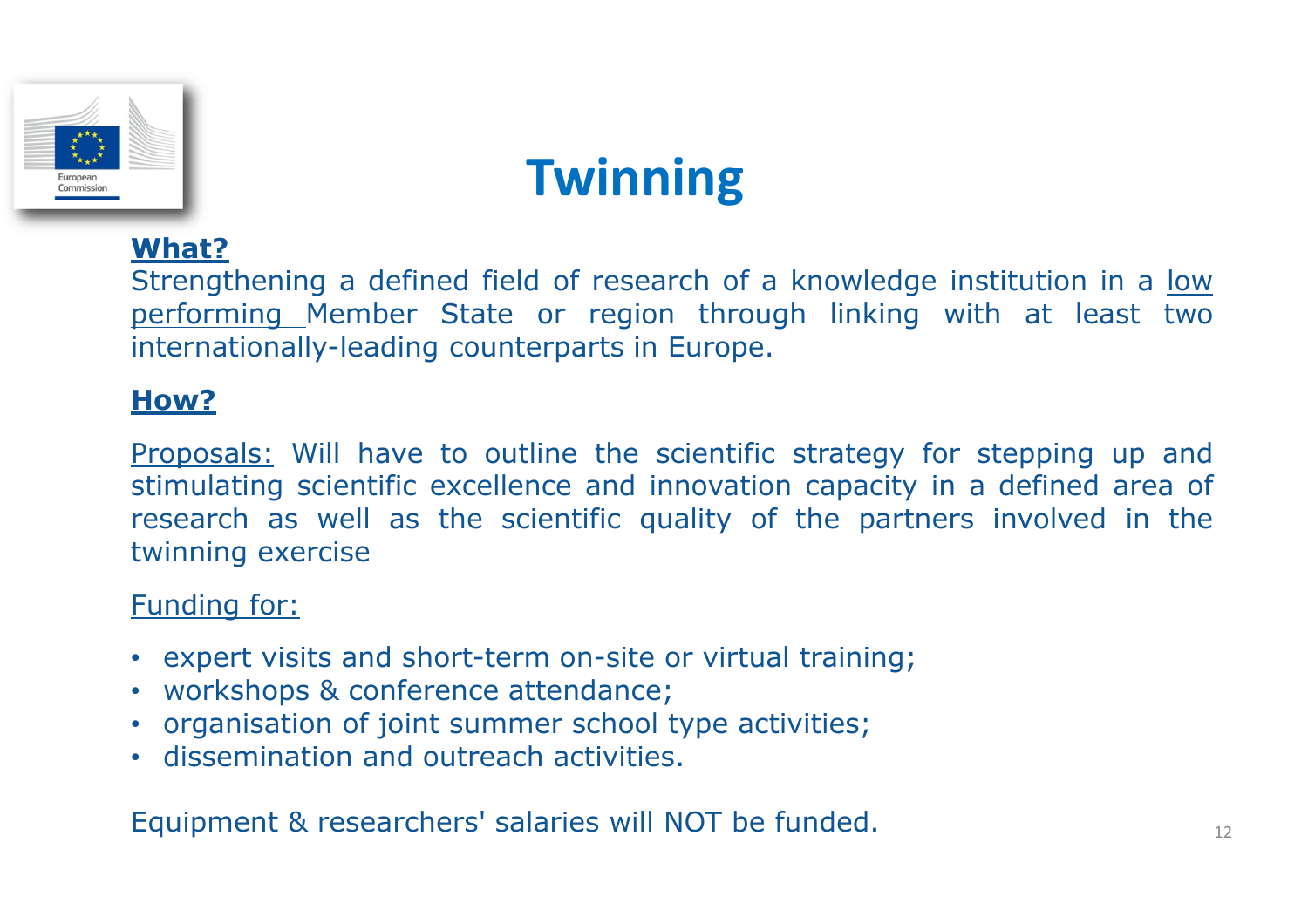

#### **The Partners**

- •**ONE** institution located in <sup>a</sup> Low Performing MS/region (**COORDINATOR**)
- $\bullet$  <sup>A</sup> minimum of **TWO** additional partners from two different Member States or Associated Countries.

#### **Call 2015 Details:**

Budget:  $\sim \epsilon$  65 M Call publication date: 2 July 2014 Call deadline: 07 May 2015Project Size: €1 M per proposal

**Project Duration: 3 years** 

Type of action: Coordination and Support Action

**Total Budget for Twinning in H2020: ~ € 100 M**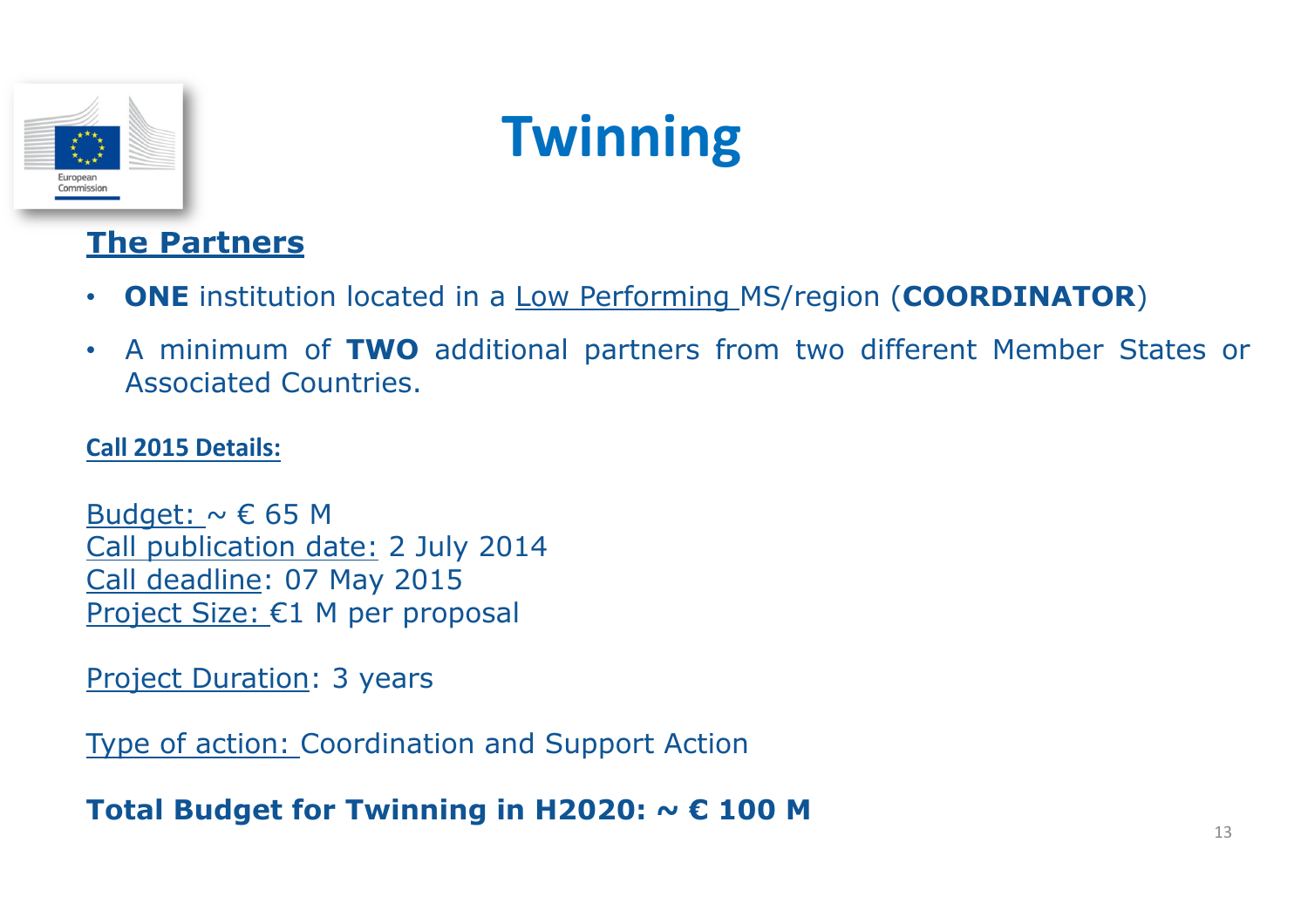

### **Examples from FP7-Research Potential (REGPOT)**

- $\bullet$  **OPENGENE (REGPOT-2009):** the Estonian Genome Center of Tartu (Estonia) has built successful networks with key partnering organisations on genomics from UK, the Netherlands, Finland and Germany.
- $\bullet$  **STRONGER (REGPOT-2011):** the Pasteur Institute of French Guiana strengthened transdisciplinary research on infectious diseases. Partnerships with France, UK, USA, Brazil.
- $\Leftrightarrow$  FP7 REGPOT eligibility Convergence Regions only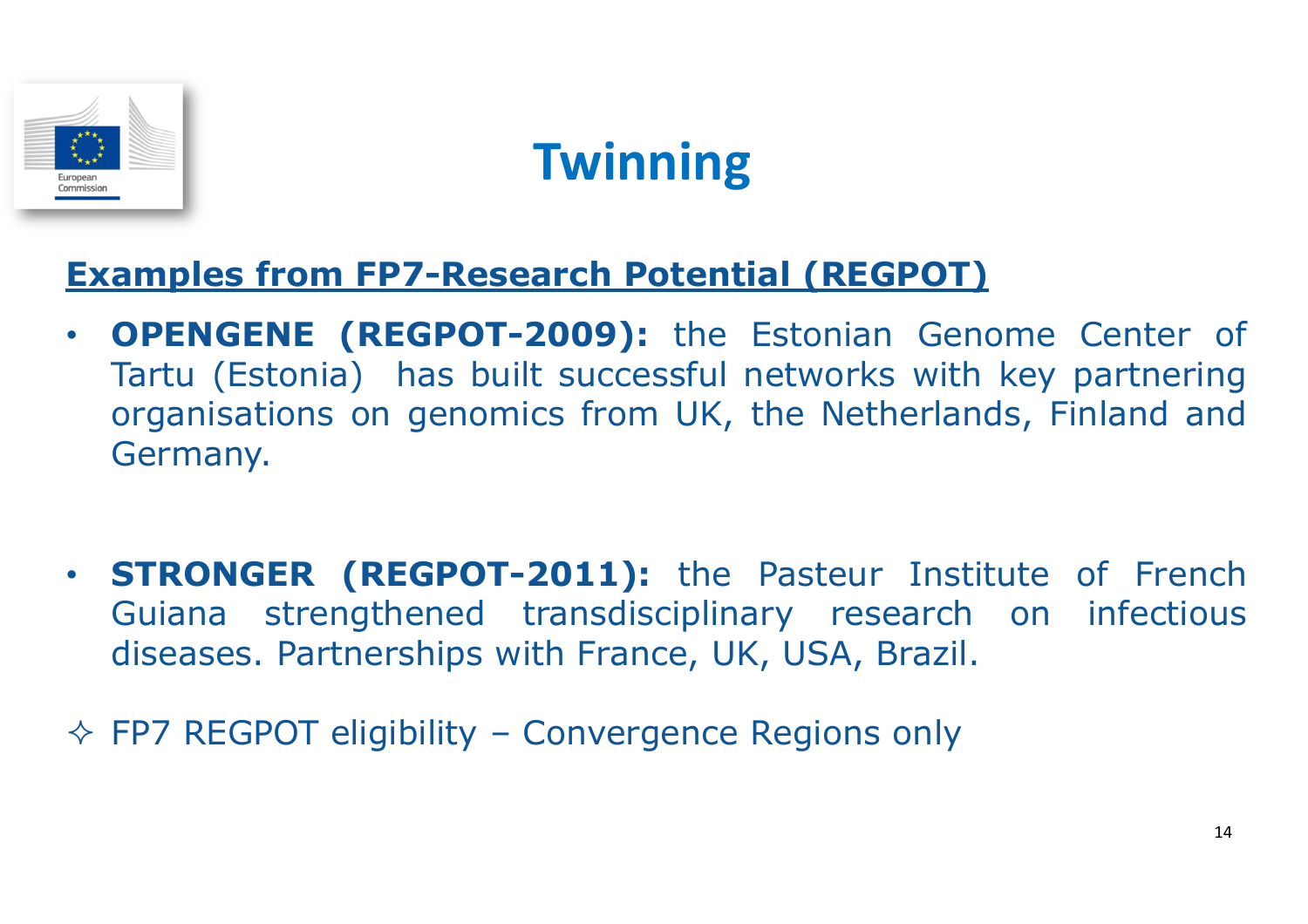

# Bottom Line:

- A significant effort for knowledge transfer
- • Not a cohesion but a performance oriented approach
- Focus is on institution building
- Marked importance of Smart Specialisation! •
- ESIF actions can be coupled to Teaming and Twinning initiatives
- Big expectations big risks; but maybe also huge •gains